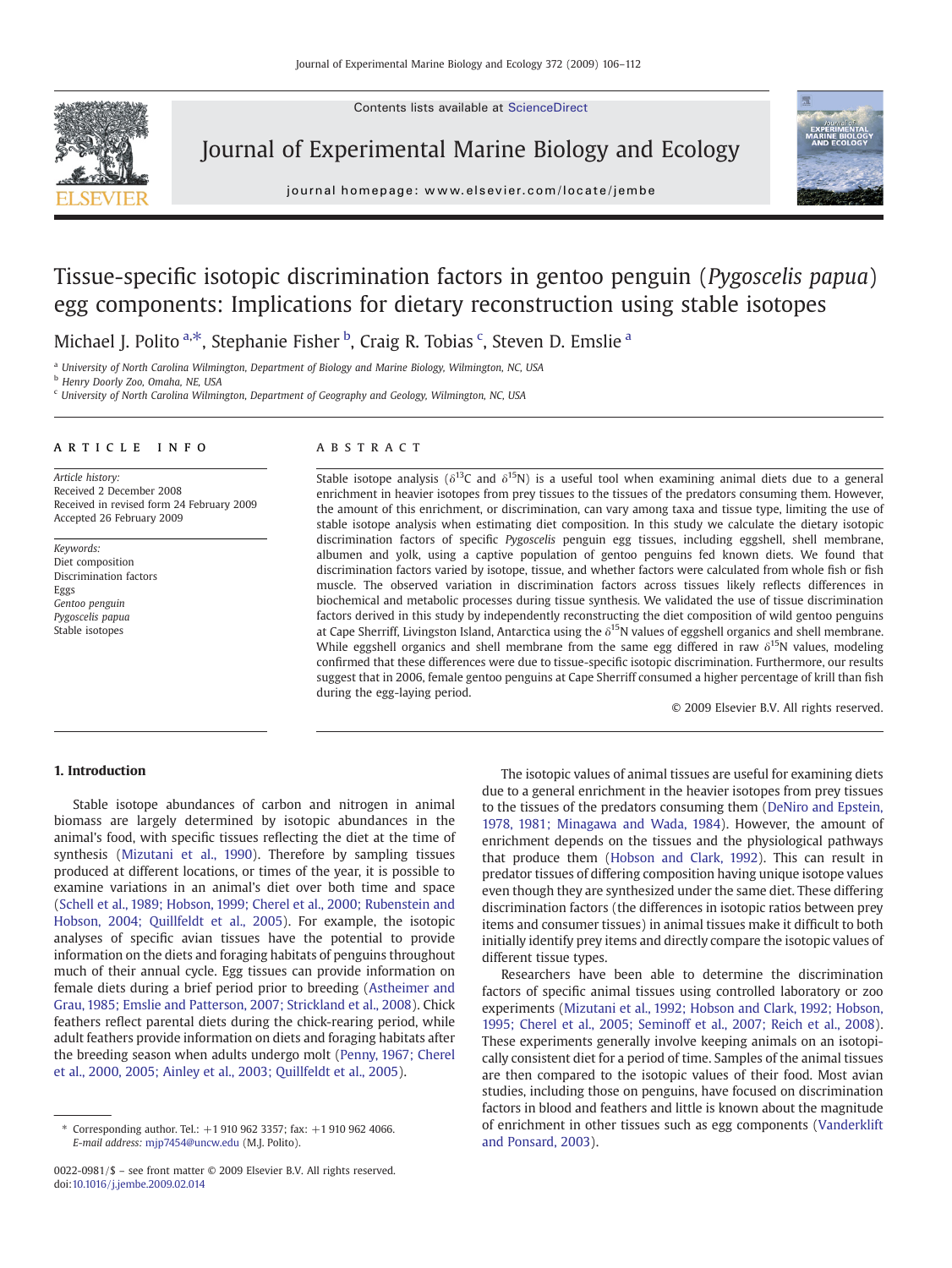# <span id="page-1-0"></span>Table 1

|  | The carbon to nitrogen ratio $(C/N)$ and stable nitrogen and carbon isotope           |  |  |  |  |
|--|---------------------------------------------------------------------------------------|--|--|--|--|
|  | concentrations (mean $\pm$ SD) in food and egg components of captive gentoo penguins. |  |  |  |  |

| Captive penguin     | $\boldsymbol{n}$ | C/N           | $\%$            |                 |  |  |
|---------------------|------------------|---------------|-----------------|-----------------|--|--|
| food and tissue     |                  | ratio         | $\delta^{15}$ N | $\delta^{13}C$  |  |  |
| <b>Herring</b>      |                  |               |                 |                 |  |  |
| Whole fish          | 10               | $3.2 + 0.1$   | $12.3 + 0.1$    | $-19.4 + 0.3$   |  |  |
| Fish muscle         | 10               | $3.2 \pm 0.1$ | $12.5 \pm 0.3$  | $-19.5 \pm 0.3$ |  |  |
| Eggshell organics   |                  |               |                 |                 |  |  |
| Egg 1               | 9                | $3.5 + 0.1$   | $13.9 + 0.3$    | $-18.0 + 0.4$   |  |  |
| Egg 2               | 9                | $3.5 + 0.1$   | $14.4 + 0.5$    | $-18.0 + 0.3$   |  |  |
| Egg3                | $\overline{2}$   | 3.5           | 14.1            | $-17.8$         |  |  |
| All eggs            | 20               | $3.5 + 0.1$   | $14.1 + 0.5$    | $-18.0 \pm 0.4$ |  |  |
| Eggshell carbonates |                  |               |                 |                 |  |  |
| Egg 1               | 9                |               |                 | $-12.2 + 0.4$   |  |  |
| Egg 2               | 9                |               |                 | $-12.1 \pm 0.8$ |  |  |
| Egg <sub>3</sub>    | $\overline{2}$   |               |                 | $-12.0$         |  |  |
| All eggs            | 20               |               |                 | $-12.1 + 0.7$   |  |  |
| Shell membrane      |                  |               |                 |                 |  |  |
| Egg 1               | 9                | $3.2 + 0.1$   | $16.7 + 0.4$    | $-16.6 \pm 0.5$ |  |  |
| Egg 2               | 9                | $3.2 + 0.1$   | $16.6 \pm 0.5$  | $-16.5 \pm 0.4$ |  |  |
| Egg <sub>3</sub>    | $\overline{2}$   | 3.2           | 17.0            | $-16.6$         |  |  |
| All eggs            | 20               | $3.2 + 0.1$   | $16.7 + 0.5$    | $-16.6 \pm 0.9$ |  |  |
| Albumen             | 5                | $4.0 + 0.1$   | $17.0 + 0.5$    | $-18.6 \pm 0.7$ |  |  |
| Yolk                | 5                | $4.2 \pm 0.2$ | $16.0 \pm 0.5$  | $-19.4 \pm 0.5$ |  |  |

Using a captive collection of gentoo penguins (Pygoscelis papua) at the Henry Doorly Zoo, Omaha, Nebraska, we determined the tissuespecific isotopic discrimination factors between penguin diet and specific egg tissues. When examined in light of their specific discrimination factors it is likely that, similar to blood and feathers, egg tissues can be used to provide information on the diets and foraging habitats of penguins. We tested this possibility by using a single-isotope, twosource linear mixing model to reconstruct the diet composition of a wild population of gentoo penguins at Cape Sherriff, Livingston Island, Antarctica. We compared independent estimates of penguin diets based on isotopic values of eggshell organics and shell membrane, two tissues that are produced during the egg-laying period, to validate the use of the tissue-specific discrimination factors derived in our captive study.

#### 2. Materials and methods

# 2.1. Captive penguin diet and tissue collection

We studied gentoo penguins from a captive breeding population maintained at the Henry Doorly Zoo in Omaha, Nebraska. Penguins were kept on a consistent diet of Atlantic herring (Clupea harengus) for eight months prior to the start of tissue collection. To confirm the isotopic consistency of penguin diets, five individual herring were randomly sampled per month during the two months prior to the mean date of egg-laying (11 November 2007). We measured the weight (g) and standard length (mm) of these 10 fish, which were then stored frozen prior to isotopic analysis.

Eggs were marked as they were laid using a black permanent marker to track laying order. Approximately seven days after laying, eggs were candled to determine if they were fertile. A sub-sample of five infertile eggs was collected and frozen for later isotopic analysis of egg albumen and yolk. Following [Hobson \(1995\)](#page-5-0), we assume that infertile eggs would be similar to fertilized eggs in isotopic value, as fertilization is independent of egg formation. The remaining eggs were allowed to be incubated by their parents until they either hatched or were determined to be addled, at which time eggshell and membrane samples were collected. This provided us with eggshell and shell membrane samples from nine two-egg clutches and two three-egg clutches for a total of 20 eggs.

#### 2.2. Wild penguin diet and tissue collection

During the austral summer of 2006–07, we collected penguin egg tissues from a colony of approximately 800 breeding pairs of gentoo penguins at Cape Sherriff, Livingston Island, Antarctica (62°28′S, 60°47′W). In November and December 2006, 20 eggshells (including attached shell membranes) were opportunistically collected from hatched, depredated, addled or infertile eggs. Penguin prey items were collected during trawls conducted in the vicinity of the South Shetland Islands by the U.S. Antarctic Marine Living Resource Program (US AMLR) during the austral summers of 2000–01 to 2006–07. Sampled prey species were representative of the two major components of gentoo penguin diets in this region: krill (Euphausia superba;  $n = 10$ ) and fish (Lepidonotothen squamifrons;  $n = 7$ ; [Volk](#page-6-0)[man et al., 1980; Karnovsky, 1997](#page-6-0)). While whole krill were frozen prior to analysis, fish muscle was stored in 70% ethanol as freezing of these samples was not possible in the field. We assume no effects of the different storage methods as storage in ethanol does not significantly alter the isotopic composition of tissues ([Hobson et al., 1997](#page-5-0)).

# 2.3. Sample preparation and isotopic analysis

Whole fish, fish muscle, and whole krill samples were homogenized and then dried for 48 h in an oven at 60 °C. Eggshell, shell membrane, albumen and yolk were separated by hand and subsamples of yolk and albumen were collected and freeze-dried. Dried fish, krill, and penguin albumen and yolk were ground to a powder using an analytical mill. Lipids were then extracted fromwhole fish and krill, fish muscle, and penguin yolk samples using a Soxhlet apparatus with a 1:1 Petroleum–Ether: Ethyl–Ether solvent mixture for 6–8 h [\(Seminoff et al., 2007\)](#page-6-0). The mean C/N ratio of lipid-free tissues ranged from  $3.1 \pm 0.1$  to  $4.2 \pm 0.2$ ; comparable to values found in previous studies (Tables 1–3; [Sweeting et al., 2006; Cherel et al., 2007\)](#page-6-0). Lipid extracted herring and wild penguin prey items were not acidified prior to isotopic analysis. Approximately 0.5 mg of each of the above materials was loaded into tin cups for  $\delta^{13}$ C and  $\delta^{15}$ N analysis.

|--|--|

Discrimination factors and two sample t-tests between captive penguin food and penguin tissues.

| Tissue              | Food        | $\delta^{15}$ N           |                       | $\delta^{13}C$            |                    |  |
|---------------------|-------------|---------------------------|-----------------------|---------------------------|--------------------|--|
|                     |             | Discrimination factor (%) | t(P)                  | Discrimination factor (%) | t(P)               |  |
| Eggshell organics   | Whole fish  | 1.8                       | 11.73 $(< 0.001$ )    | 1.4                       | 10.82 $(<0.001$ )  |  |
|                     | Fish muscle | 1.6                       | $10.17~(< 0.001$ )    | 1.5                       | 11.40 $(< 0.001)$  |  |
| Eggshell carbonates | Whole fish  | $\overline{\phantom{m}}$  |                       | 7.2                       | 32.25 $(<0.001$ )  |  |
|                     | Fish muscle |                           |                       | 7.4                       | 32.43 $(< 0.001)$  |  |
| Shell membrane      | Whole fish  | 4.4                       | $27.54~(<0.001$ )     | 2.8                       | 17.19~(< 0.001)    |  |
|                     | Fish muscle | 4.2                       | $25.38 \ (-0.001)$    | 2.9                       | 17.58 (< $0.001$ ) |  |
| Albumen             | Whole fish  | 4.7                       | $27.10~(<0.001$ )     | 0.8                       | 3.00(0.010)        |  |
|                     | Fish muscle | 4.5                       | $22.83$ (<0.001)      | 0.9                       | 3.38 (0.005)       |  |
| Yolk                | Whole fish  | 3.7                       | $23.50 \; (<0.001$ )  | 0.0                       | 0.19(0.855)        |  |
|                     | Fish muscle | 3.5                       | $19.07 \; (< 0.001$ ) | 0.1                       | 0.42(0.690)        |  |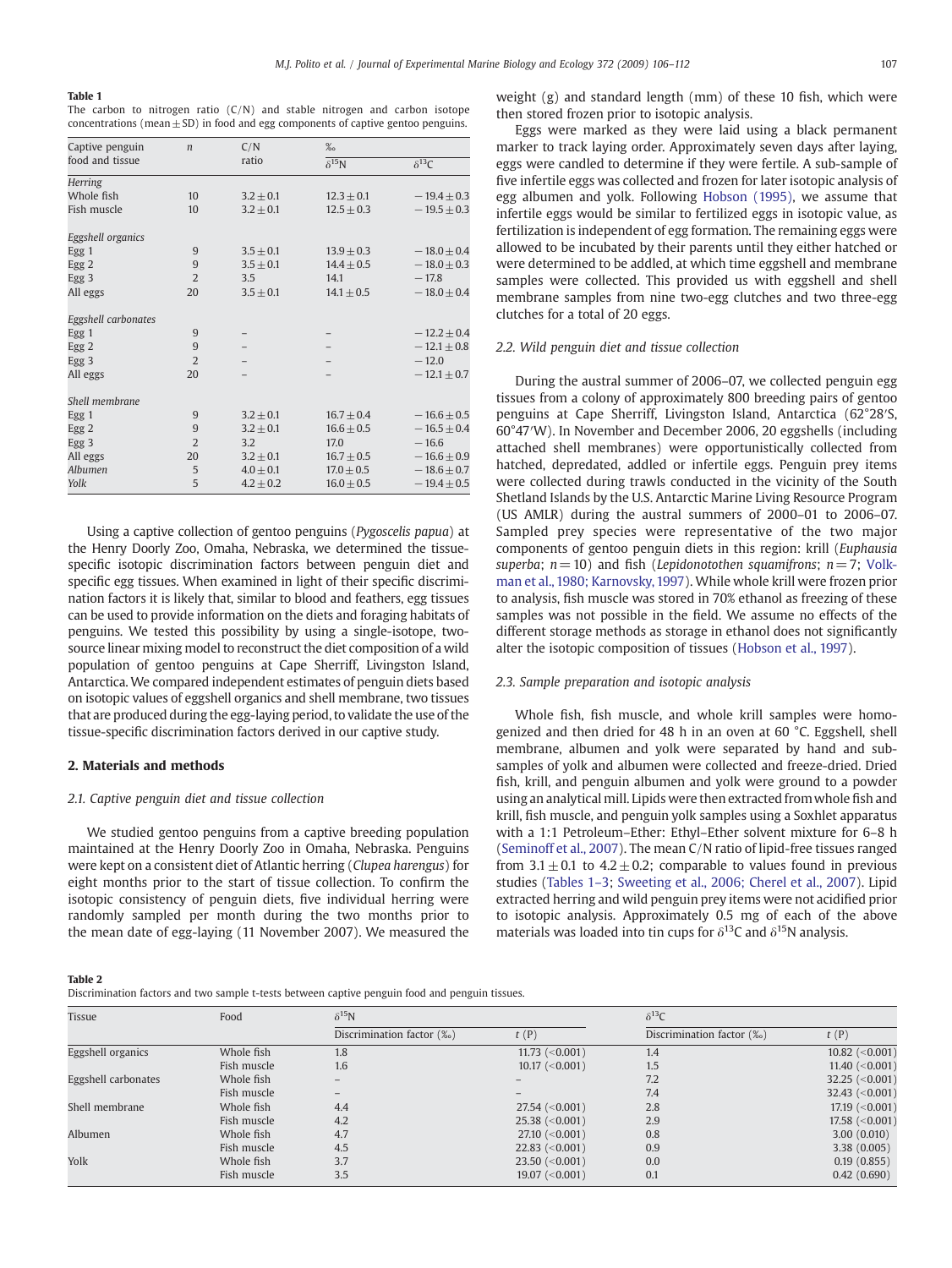#### <span id="page-2-0"></span>Table 3

The carbon to nitrogen ratio  $(C/N)$  and stable nitrogen and carbon isotope concentrations (mean $\pm$  SD) in food and egg components of wild gentoo penguins at Cape Sherriff, Livingston Island, Antarctica, 2006.

| Wild penguin food   | $\boldsymbol{n}$ | $C/N$ ratio | $\%$            |                 |
|---------------------|------------------|-------------|-----------------|-----------------|
| and tissue          |                  |             | $\delta^{15}$ N | $\delta^{13}C$  |
| Krill E. superba    | 10               | $3.7 + 0.2$ | $3.3 + 0.7$     | $-25.3 + 1.0$   |
| Fish L. squamifrons |                  | $3.1 + 0.1$ | $12.1 + 0.5$    | $-23.6 + 0.6$   |
| Eggshell organics   | 20               | $3.7 + 0.3$ | $8.2 + 0.6$     | $-23.4 + 0.3$   |
| Shell membrane      | 20               | $3.2 + 0.1$ | $10.5 + 0.4$    | $-22.4 \pm 1.0$ |

Isotope values of the organic matrix of penguin eggshells (hereafter called eggshell organics) were obtained after the removal of carbonate by dissolving ~10 mg of cleaned eggshell in a silver capsule through titration with five 20 μL aliquots of 6 N HCL. Acidified samples were stored at room temperature under a fume hood for 24 h, and then dried for at least 48 h in an oven at 60 °C. Acidified samples were not rinsed prior to drying so as to avoid biasing  $\delta^{15}N$  values ([Jacob](#page-5-0) [et al., 2005](#page-5-0)). The above tissues were flash-combusted (Costech ECS4010 elemental analyzer) and analyzed for carbon and nitrogen isotopes ( $\delta^{13}$ C and  $\delta^{15}$ N) through an interfaced Thermo Delta V Plus continuous flow stable isotope ratio mass spectrometer (CFIRMS). Raw δ values were normalized on a two-point scale using depleted and enriched glutamic acid reference materials USGS-40 and USGS-41. Sample precision was 0.1‰ and 0.2‰, for  $\delta^{13}$ C, and  $\delta^{15}$ N, respectively.

Isotopic values of eggshell carbonates ( $\delta^{13}C$ ) were determined by reacting 0.2 mg of powdered eggshell with 0.1 ml of ultra-pure phosphoric acid at 70 °C. The resulting  $CO<sub>2</sub>$  was introduced to a Thermo Delta V Plus CFIRMS through a Thermo Gas Bench II interface. Raw  $\delta^{13}C$ values were normalized to NBS-19 (calcite) and L-SVEC (lithium carbonate) referenced materials, with a sample precision of 0.05‰.

Stable isotope abundances are expressed in  $\delta$  notation in per mill units (‰), according to the following equation:

$$
\delta X = \left[\left(R_{sample} \, / \, R_{standard}\right) - 1\right] \cdot 1000
$$

Where X is <sup>13</sup>C or <sup>15</sup>N and R is the corresponding ratio <sup>13</sup>C /<sup>12</sup>C or <sup>15</sup>N  $/$ <sup>14</sup>N. The R<sub>standard</sub> values were based on the PeeDee Belemnite (VPDB) for <sup>13</sup>C and atmospheric N<sub>2</sub> for <sup>15</sup>N.

#### 2.4. Model and statistical analysis

We quantified the contribution of krill (E. superba) and fish (L. squamifrons) to the diet of gentoo penguins at Livingston Island by using a single-isotope, two-source linear mixing model ([Phillips and](#page-6-0) [Gregg, 2001](#page-6-0)). Model results provide standard errors and confidence intervals for source proportion estimates that account for the observed variability in the isotopic signatures for the sources as well as the mixture. We used  $\delta^{15}N$  values of the two common prey items in this model because the difference in prey isotopic signatures was larger for  $\delta^{15}$ N than for  $\delta^{13}$ C which showed some source/end-member overlap (Fig. 1). A previous study found that using isotopic signatures of whole prey items with discrimination factors of prey muscle (or the reverse) can lead to incorrect estimates of diet composition ([Cherel](#page-5-0) [et al., 2005\)](#page-5-0). As our two prey items differ in this regard (whole krill and fish muscle), we corrected whole krill and fish muscle values independently (by adding whole prey and prey muscle discrimination factors, respectively) prior to incorporating them into the model.

Data were examined for normality and equal variance and nonparametric methods were employed when necessary. All tests were two-tailed and significance was assumed at the 0.05 level. Statistical calculations were performed with Number Cruncher Statistical Systems (NCSS; [Hintze, 2004\)](#page-5-0).

# 3. Results

# 3.1. Captive penguin diet

We found no significant differences in the length and mass of herring collected during the two months prior to egg-laying (Mann– Whitney U;  $Z = 0.31$ , 0.32 and  $P = 0.754$ , 0.750, for body mass and standard length respectively). Furthermore, herring fed to penguins during these months did not differ significantly in isotopic values [\(Table 1;](#page-1-0)  $Z = 1.35$ , 1.88, 1.36, 0.94 and  $P = 0.175$ , 0.060, 0.175, 0.347 for whole fish  $\delta^{15}N$ , fish muscle  $\delta^{15}N$ , whole fish  $\delta^{13}C$  and fish muscle  $\delta^{13}$ C, respectively). We therefore pooled these 10 herring for subsequent analysis.

The  $\delta^{15}$ N values of herring muscle were slightly enriched (0.2‰  $\pm$ 0.3‰), on average, relative to whole fish. While this trend was statistically significant [\(Table 1](#page-1-0); paired *t*-test:  $t = 2.29$ ,  $P = 0.048$ ) the



Fig. 1. Raw (A) and corrected (B) stable nitrogen and carbon isotope values for eggshell organics (EO;  $n=20$ ) and shell membrane (SM;  $n=20$ ) from gentoo penguin eggshells collected at Cape Sheriff, Livingston Island, Antarctica, 2006, relative to two common prey items, krill (Euphausia superba;  $n = 10$ ) and fish (Lepidonotothen squamifrons;  $n = 7$ ). Penguin tissue values were corrected by subtracting the tissue-specific whole prey discrimination factors derived in this study. Error bars represent standard deviation.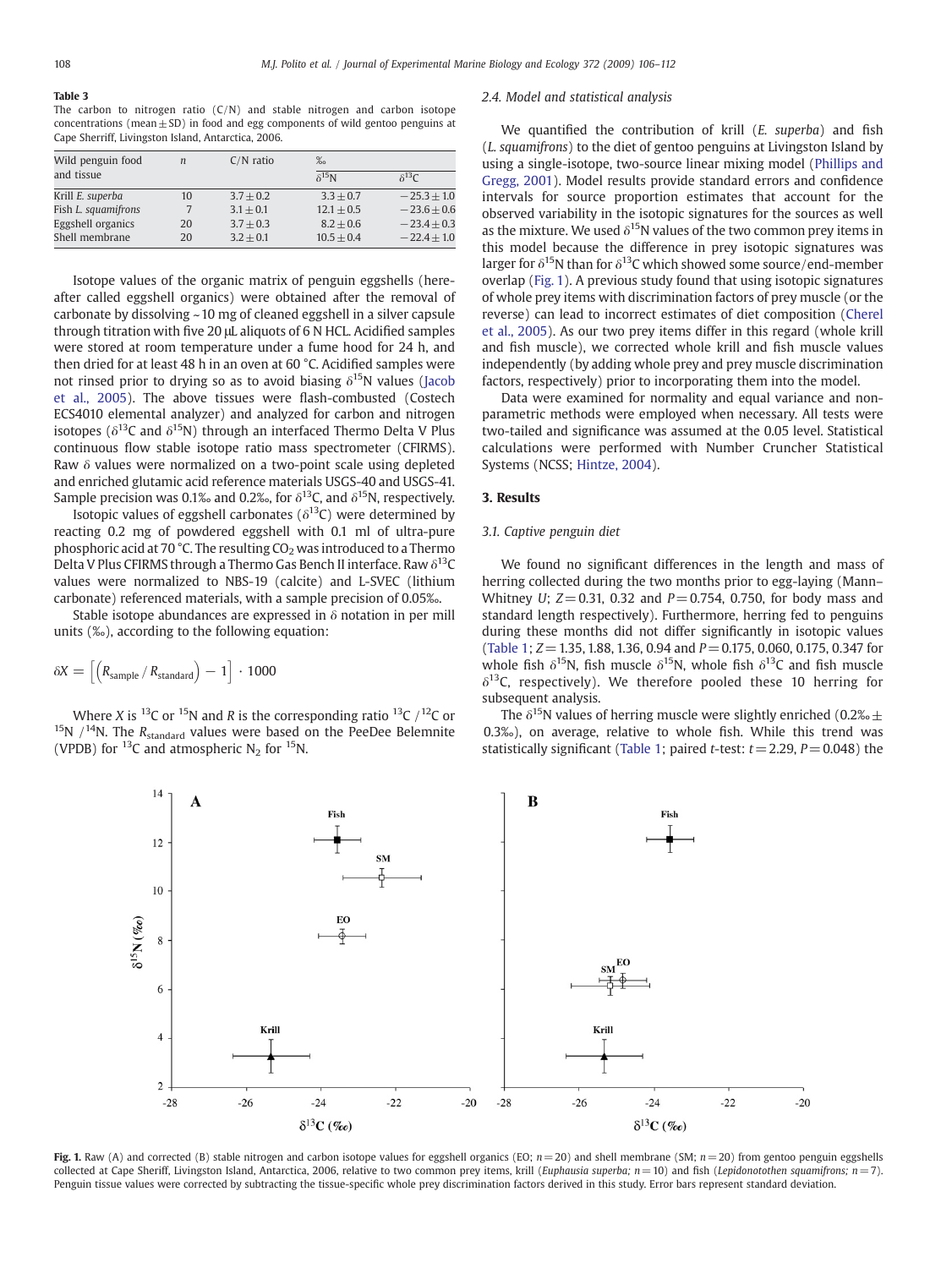difference between whole fish and fish muscle was within the magnitude of our  $\delta^{15}N$  sample precision. In contrast, herring  $\delta^{13}C$ did not differ significantly between whole fish and fish muscle (paired t-test:  $t = 0.55$ ,  $P = 0.595$ ).

### 3.2. Isotopic values of captive penguin tissues

The isotopic values of penguin eggs varied significantly among tissue types in both  $\delta^{15}N$  and  $\delta^{13}C$  ([Table 1\)](#page-1-0). While shell membrane and albumen were isotopically similar in  $\delta^{15}$ N values, eggshell organics and yolk were significantly segregated and depleted compared to the  $\delta^{15}N$ values of all other egg tissues (ANOVA:  $F_{3,50}$  = 109.52, P<0.001). Egg tissues were also significantly segregated by their  $\delta^{13}C$  values  $(F_{4,70} = 420.28, P<0.001)$ , with eggshell carbonates, shell membrane, eggshell organics, albumen, and yolk increasingly depleted in <sup>13</sup>C, respectively. Eggshell carbonates were highly enriched in <sup>13</sup>C relative to eggshell organics, by  $5.8\% \pm 0.5$  on average (paired t-test:  $t=47.26$ , P<0.001). Laying order affected the  $\delta^{15}N$  values of eggshell organics, with second eggs enriched in <sup>15</sup>N by 0.5‰  $\pm$  0.4, on average, relative to the first egg of a clutch ([Table 1;](#page-1-0) paired *t*-test:  $t=3.79$ ,  $P=0.005$ ). In contrast, we found no effect of egg order on the  $\delta^{15}N$  value of shell membrane (paired t-test:  $t=0.43$ , P = 0.680) or the  $\delta^{13}$ C values of eggshell organics, eggshell carbonates or shell membrane (paired t-test:  $t=0.50$ , 0.34, 1.11 and  $P=0.631$ , 0.744, 0.288 for eggshell organics, eggshell carbonates and shell membrane, respectively).

### 3.3. Diet-tissue discrimination factors

All penguin egg tissues examined were significantly enriched in <sup>15</sup>N relative to both whole fish and fish muscle [\(Table 2\)](#page-1-0). Furthermore,  $\delta^{15}$ N discrimination factors varied by tissue type and whether values were based off of whole fish or fish muscle.  $\delta^{15}N$  discrimination factors were lowest in eggshell organics, highest in albumen and were slightly higher when calculated from whole fish (1.8–4.7‰) than from fish muscle (1.6–4.5‰).

Tissues were also variably enriched in  $^{13}$ C relative to diet with yolk as the only tissue not enriched relative to both whole fish and fish muscle ([Table 2](#page-1-0)).  $\delta^{13}$ C discrimination factors were higher in inorganic (carbonate) egg tissues (7.2–7.4‰) relative to organic egg components (0.0–2.9‰). There were no trends in  $\delta^{13}$ C discrimination factors with age or when calculated from whole fish compared to when calculated from fish muscle ([Table 2\)](#page-1-0).

# 3.4. Stable isotope values and diet composition of wild penguins

We found significant differences among the raw isotopic values of wild penguin tissues and their common prey species [\(Table 3;](#page-2-0) ANOVA:  $F_{3,57}$  = 492.88, 30.24 and P<0.001, 0.001, for  $\delta^{15}N$  and  $\delta^{13}C$ , respectively). Post-hoc analysis determined that whole krill (E. superba), eggshell organics, shell membrane and fish muscle (L. squamifrons) all differed significantly in  $\delta^{15}N$  values from lowest to highest, respec-tively ([Fig. 1A](#page-2-0)). The  $\delta^{13}$ C values of eggshell organics and fish muscle were isotopically similar, while these two groups were significantly enriched in  $\delta^{13}$ C relative to whole krill and depleted in  $\delta^{13}$ C relative to shell membrane.

Pair-wise comparisons of wild gentoo penguin egg tissues also found that shell membrane was significantly enriched in both  $\delta^{15}N$  $(+2.4 \pm 0.8)$  and  $\delta^{13}C (+1.1 \pm 1.1)$  values compared to eggshell organics [\(Fig. 1](#page-2-0)A; paired *t*-test:  $t = 13.4$ , 4.33 and  $P < 0.001$ , 0.001 for  $\delta^{15}$ N and  $\delta^{13}$ C respectively). The isotopic differences found between wild penguin shell membrane and eggshell organics were similar to those found in our captive penguins tissues for both  $\delta^{15}N$  (+2.5  $\pm$  0.5) and  $\delta^{13}C$  (+1.4 ± 0.4) values (t-test: t = 0.73, 1.30 and P = 0.468, 0.203 for  $\delta^{15}N$  and  $\delta^{13}C$  respectively). Furthermore, after correction with the tissue-specific discrimination factors derived in this study wild eggshell organics and shell membrane no longer differed in



Fig. 2. Predicted diet compositions of gentoo penguins at Cape Sherriff, Livingston Island, Antarctica, 2006–07, during the egg-laying period based on stable isotope analysis of eggshell organics and shell membrane. Estimates use the single-isotope  $(\delta^{15}N)$ , two-source (krill and fish) mixing model described by [Phillips and Gregg](#page-6-0) [\(2001\).](#page-6-0) Error bars represent 95% confidence intervals.

isotopic values ([Fig. 1](#page-2-0)B; paired *t*-test:  $t = 1.20$ , 1.35 and  $P = 0.243$ , 0.193 for  $\delta^{15}N$  and  $\delta^{13}C$  respectively).

Using corrected  $\delta^{15}N$  values, our isotopic model calculated similar diet compositions, within 3.5%, during the egg-laying period whether based on eggshell organics or shell membrane (Fig. 2). Our results suggest that female gentoo penguins at Cape Sherriff fed more heavily on krill than fish (64.0–67.4% vs. 32.6–36.0%) during the egg-laying period of 2006.

#### 4. Discussion

Our study highlights the importance of using tissue-specific isotopic discrimination factors when reconstructing avian diets using isotopic mixing models. Similar to other studies, we found that discrimination factors can differ substantially among specific tissues, likely reflecting differences in the biochemical and metabolic processes of tissue synthesis [\(Hobson and Clark, 1992; Hobson, 1995](#page-5-0)). Therefore evaluating the raw isotopic values of tissues, without incorporating tissue-specific discrimination factors, can lead to incorrect or conflicting assumptions about animal diets. Furthermore, these findings reaffirm the idea that in many cases generalized discrimination factors might not adequately represent isotopic discrimination in specific avian tissues and their use could lead to error in dietary reconstruction using isotopic mixing models.

#### 4.1. Discrimination factors in avian egg components

Our study provides the first available data on isotopic discrimination factors in the egg components of penguins and, to our knowledge, the only data available from a captive seabird. In general, the patterns of dietary isotopic fractionation we found in this study agree with data on egg components of other avian species [\(Von Schirnding et al., 1982;](#page-6-0) [Schaffner and Swart, 1991; Hobson, 1995; Johnson, 1995; Johnson](#page-6-0) [et al., 1998\)](#page-6-0). The  $\delta^{13}$ C discrimination factors for gentoo penguin eggshell organics, shell membrane, albumen and yolk were comparable to values found in other groups of birds ([Table 4\)](#page-4-0). Gentoo penguin eggshell carbonates, which are derived from metabolic carbon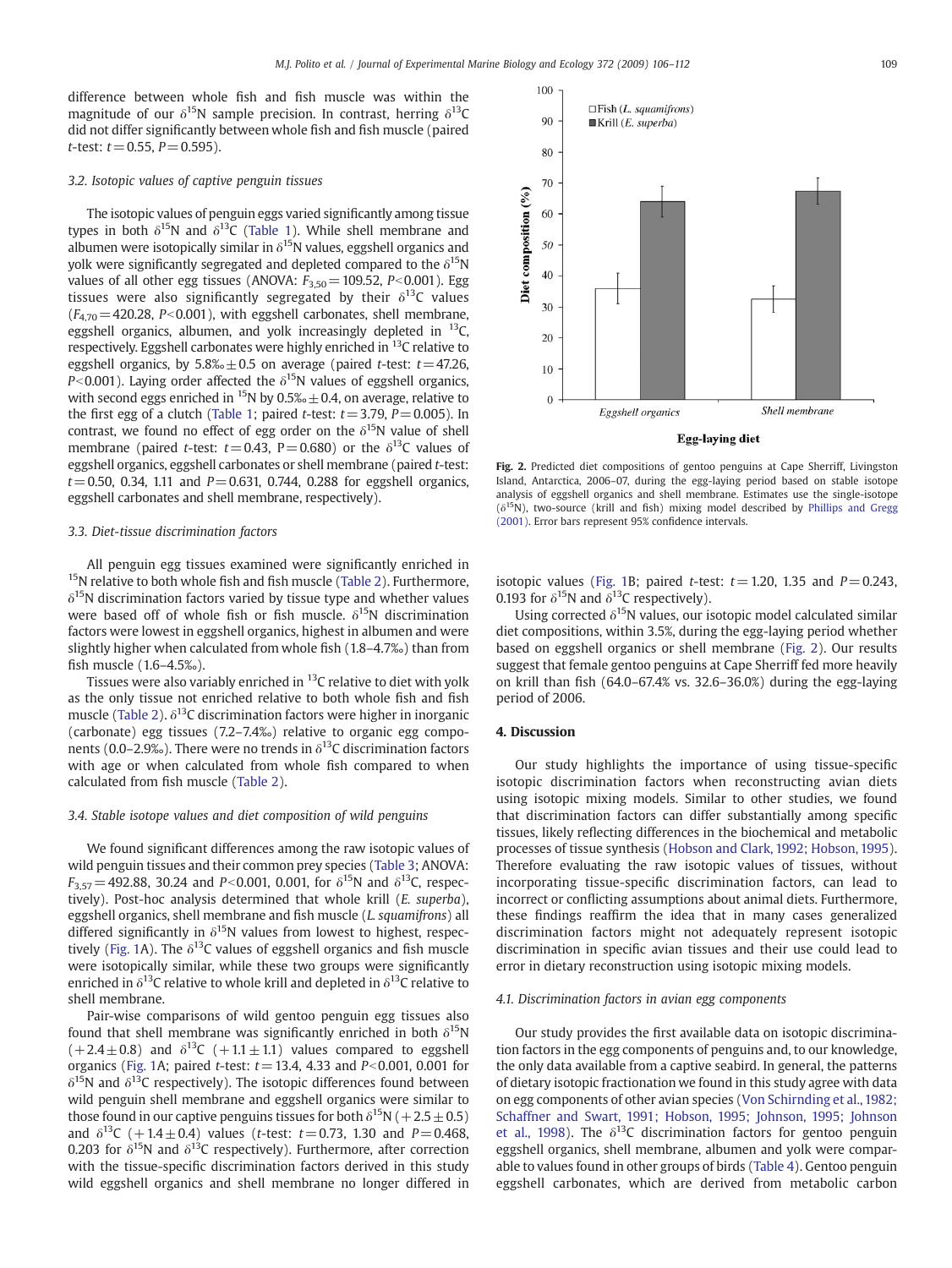#### <span id="page-4-0"></span>Table 4

Estimates of  $\delta^{15}N$  and  $\delta^{13}C$  discrimination factors between food and avian egg components.

| Egg tissue, species                       | Food items                  | Discrimination factor (%) |                 | Reference                    |  |
|-------------------------------------------|-----------------------------|---------------------------|-----------------|------------------------------|--|
|                                           |                             | $\delta^{15}$ N           | $\delta^{13}$ C |                              |  |
| Eggshell organics                         |                             |                           |                 |                              |  |
| Gentoo penguin Pygoscelis papua           | Herring                     | 1.8                       | 1.4             | This study                   |  |
| Ostrich Struthio camelus                  | C3 plants                   |                           | 2.1             | Von Schirnding et al. (1982) |  |
|                                           | Commercial diet             | 3.0                       | 1.5             | Johnson et al. (1998)        |  |
| Quail Coturnix japonica                   | Commercial diet             | 1.0                       | 2.0             | Johnson (1995)               |  |
| Eggshell carbonate                        |                             |                           |                 |                              |  |
| Gentoo penguin Pygoscelis papua           | Herring                     |                           | 7.2             | This study                   |  |
| White-tailed tropicbird Phaethon lepturus | Fish and squid <sup>a</sup> |                           | 13.5            | Schaffner and Swart (1991)   |  |
| Elegant tern Sterna elegans               | Fish <sup>a</sup>           |                           | 12.2            | Schaffner and Swart (1991)   |  |
| Ostrich Struthio camelus                  | C3 plants                   |                           | 16.2            | Von Schirnding et al. (1982) |  |
|                                           | Commercial diet             |                           | 16.2            | Johnson et al. (1998)        |  |
| Peregrine falcon Falco peregrinus         | Quail                       |                           | 11.1            | Hobson (1995)                |  |
| Prairie falcon Falco mexicanus            | Quail                       |                           | 11.6            | Hobson (1995)                |  |
| Gyrfalcon Falco rusticolis                | Quail                       |                           | 11.2            | Hobson (1995)                |  |
| Mallard Anas platyrhynchos                | Commercial diet             |                           | 14.3            | Hobson (1995)                |  |
| Quail Coturnix japonica                   | Commercial diet             |                           | 15.3            | Johnson (1995)               |  |
|                                           | Commercial diet             |                           | 15.6            | Hobson (1995)                |  |
| Shell membrane                            |                             |                           |                 |                              |  |
| Gentoo penguin Pygoscelis papua           | Herring                     | 4.4                       | 2.9             | This study                   |  |
| Peregrine falcon Falco peregrinus         | Quail                       | 3.5                       | 2.6             | Hobson (1995)                |  |
| Prairie falcon Falco mexicanus            | Quail                       | 3.2                       | 3.0             | Hobson (1995)                |  |
| Mallard Anas platyrhynchos                | Commercial diet             | 4.4                       | 3.7             | Hobson (1995)                |  |
| Quail Coturnix japonica                   | Commercial diet             | 4.1                       | 3.5             | Hobson (1995)                |  |
| Albumen                                   |                             |                           |                 |                              |  |
| Gentoo penguin Pygoscelis papua           | Herring                     | 4.7                       | 0.8             | This study                   |  |
| Peregrine falcon Falco peregrinus         | Quail                       | 3.1                       | 0.9             | Hobson (1995)                |  |
| Prairie falcon Falco mexicanus            | Quail                       | 3.1                       | 0.9             | Hobson (1995)                |  |
| Gyrfalcon Falco rusticolis                | <b>Quail</b>                | 3.3                       | 0.8             | Hobson (1995)                |  |
| Mallard Anas platyrhynchos                | Commercial diet             | 3.0                       | 1.4             | Hobson (1995)                |  |
| Quail Coturnix japonica                   | Commercial diet             | 2.4                       | 1.6             | Hobson (1995)                |  |
| Yolk (lipid-free)                         |                             |                           |                 |                              |  |
| Gentoo penguin Pygoscelis papua           | Herring                     | 3.5                       | 0.0             | This study                   |  |
| Peregrine falcon Falco peregrinus         | Quail                       | 3.5                       | 0.0             | Hobson (1995)                |  |
| Prairie falcon Falco mexicanus            | Quail                       | 3.5                       | 0.1             | Hobson (1995)                |  |
| Gyrfalcon Falco rusticolis                | Ouail                       | 3.6                       | 0.1             | Hobson (1995)                |  |
| Mallard Anas platyrhynchos                | Commercial diet             | 3.1                       | $-0.1$          | Hobson (1995)                |  |
| Quail Coturnix japonica                   | Commercial diet             | 3.4                       | 0.1             | Hobson (1995)                |  |

<sup>a</sup> Food items collected in the wild from adult regurgitates or from fish found near nesting sites.

[\(Schaffner and Swart, 1991\)](#page-6-0), are highly enriched in  $^{13}$ C relative to their diets, similar to other species. However, the magnitude of this enrichment is lowest in gentoo penguins relative to other species with available data. The  $\delta^{13}$ C discrimination factor for gentoo penguin eggshell carbonates is 3.9–6.3‰ lower than carnivorous and other piscivorous species and 7.1–9.0‰ lower than herbivorous species (Table 4). However, data for two other seabird species, the whitetailed tropicbird (Phaethon lepturus) and the elegant tern (Sterna elegans), come from a study in the wild where diets could not be controlled or completely qualified [\(Schaffner and Swart, 1991](#page-6-0)). Thus our data may provide a more robust estimate of eggshell carbonate  $\delta^{13}$ C discrimination factors in a piscivorous bird.

Our results agree with previous findings that the magnitude of  $^{13}C$ enrichment in eggshell carbonate is higher in herbivores than in carnivores (Table 4). Comparable differences in the  $\delta^{13}$ C discrimination factors of herbivores and carnivores have been observed in the inorganic fraction of bone ([Krueger and Sullivan, 1984\)](#page-6-0), which suggests a similar mechanism might be responsible for patterns of enrichment in these two tissues. [Hobson \(1995\)](#page-5-0) proposed that the greater proportion of lipids, which are depleted in  $^{13}$ C, consumed by carnivores could lower the  $\delta^{13}$ C values of their eggshell relative to the eggshell of herbivores. This trend also could be due to the export of isotopically light  $CO<sub>2</sub>$  via digestive gasification of carbohydrates, leading to more positive  $\delta^{13}$ C values in herbivorous birds' eggshell carbonates [\(Schaffner and Swart, 1991](#page-6-0)).

In contrast, the  $\delta^{15}N$  discrimination factors of egg components do not appear to differ between herbivores and carnivores. Gentoo penguins eggshell organics, shell membrane and yolk  $\delta^{15}N$  discrimination factors were similar to values that have been determined in other species, while albumen was slightly more enriched (Table 4). The principle source of nitrogen in egg tissues are the amino and R-groups of amino acids. The nitrogen isotope ratios of individual amino acids exhibit consistent offsets relative to diet, with most amino acids enriched by 3.0‰ on average ([Hare et al., 1991](#page-5-0)). While many of the tissue-specific  $\delta^{15}$ N discrimination factors derived in this study significantly differed, the majority exhibited an offset from diet to tissue within the 3.0–5.0‰ enrichment predicted per trophic level [\(DeNiro](#page-5-0) [and Epstein, 1981; Minagawa and Wada, 1984](#page-5-0)).

# 4.2. Mixing models, discrimination factors, and dietary reconstruction

Isotopic mixing models are commonly used to determine the relative contribution of multiple food sources to an animal's diet ([Hobson, 1999;](#page-5-0) [Post, 2002](#page-5-0)). These models are based on geometric procedures that reconstruct animal diets based on the mean  $\delta^{15}$ N and/or  $\delta^{13}$ C values of each food source after correcting for the discrimination factor of the consumer tissue [\(Kline et al., 1993; Phillips and Gregg, 2001, 2003;](#page-5-0) [Phillips and Koch,](#page-5-0) 2002). Accurate discrimination factors are important as models can be very sensitive to variations in these values ([Phillips and](#page-6-0) [Koch, 2002; Post, 2002; Caut et al., 2008a\)](#page-6-0). Even so, many studies have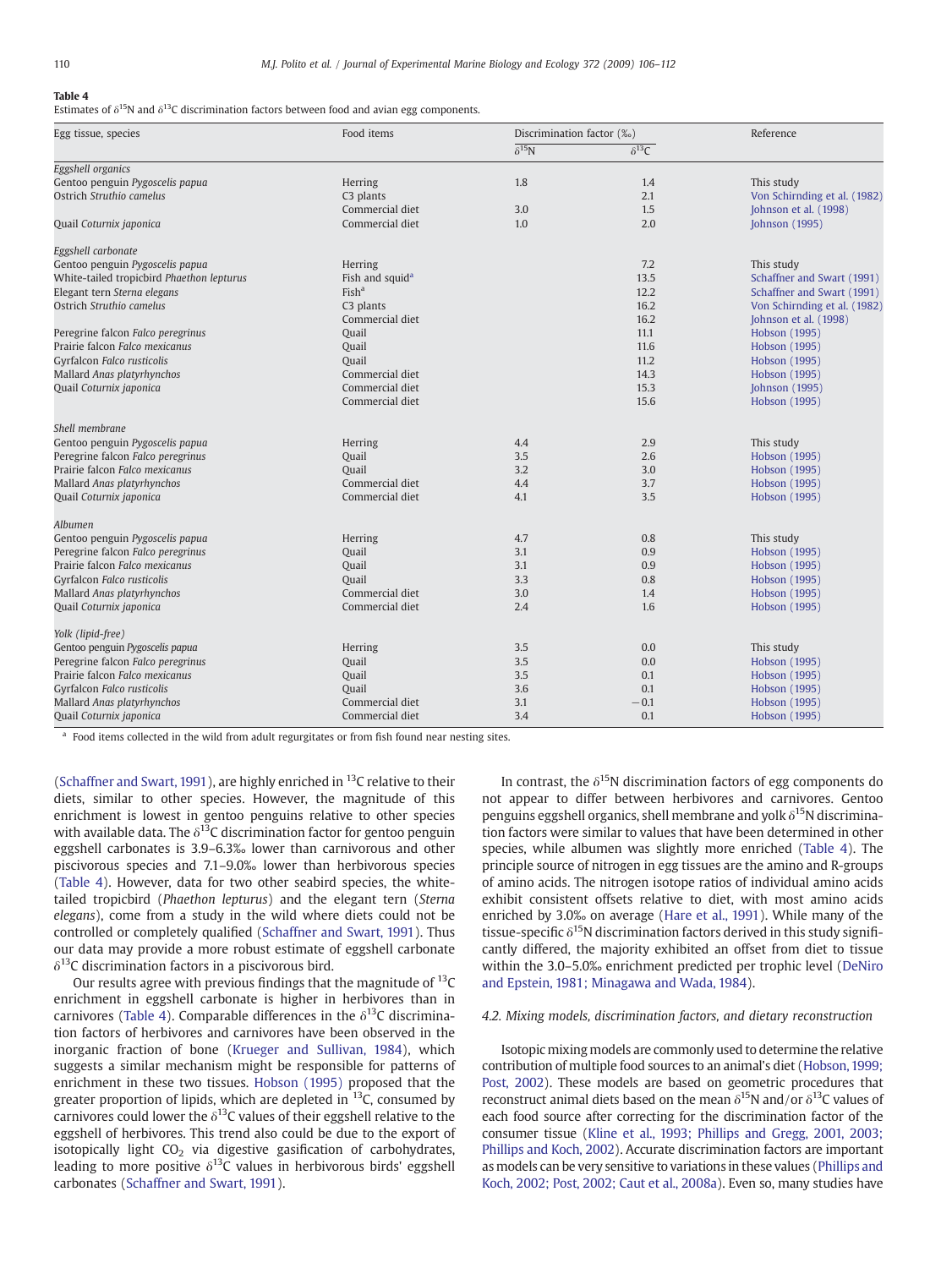<span id="page-5-0"></span>used generalized discrimination factors without taking into account species, age, tissue, or diet (Inger et al., 2006; Major et al., 2006; Reich and Worthy, 2006, Tierney et al., 2008). The use of generalized discrimination factors across the tissues examined in our study would be inappropriate as discrimination factors varied with tissue type and one tissue, eggshell organics, deviated from the generalized discrimination factors of 3.0–5.0‰ for  $\delta^{15}N$  (DeNiro and Epstein, 1981; Minagawa and Wada, 1984). For example, using a generalized  $\delta^{15}$ N discrimination factor of 3.0‰ when reconstructing penguin diets based on shell membrane and eggshell organics would lead to conflicting over  $(+15.1%)$  and under estimates  $(-14.5%)$  of the actual abundance of krill in egg-laying diets, respectively. These results suggest that variation in discrimination factors among avian tissues can lead to erroneous estimates of diet composition and that caution is needed when using generalized discrimination factors.

In many cases the identification of the exact discrimination factors (for a target species, tissue, and natural diet) is not possible in a controlled experiment. Many species are not available in captivity, some tissues must be sampled in an invasive or destructive manner, and, often, natural diets are impractical or impossible to reproduce in a laboratory setting. There is some evidence to suggest that differences in the elemental composition (C/N ratio) or isotopic ratio can affect discrimination factors (see Caut et al., 2008b). Gentoo penguins naturally feed on variable amounts of crustaceans and fishes [\(Volk](#page-6-0)[man et al., 1980; Karnovsky, 1997\)](#page-6-0), but not on herring, the fish used in our captive study. While the lipid extracted C/N ratio of wild penguin food (krill and fish) and captive penguin food (herring) examined in our study were comparable ([Tables 1 and 3\)](#page-1-0), these species do differ in their isotopic composition. It is possible that isotopic differences between natural and captive diets, and their effects on discrimination factors, could affect the accuracy of dietary reconstructions using isotopic mixing models. While further laboratory experiments are needed to verify the effects of dietary isotopic ratios, a proposed linear relationship between dietary isotopic values and discrimination factors could help correct any confounding effects of differing dietary isotopic ratios (Caut et al., 2008b). Alternatively, mixing models that propagate uncertainty in discrimination factors can allow researchers to include these sources of error when calculating diet compositions [\(Moore and Semmens, 2008\)](#page-6-0).

Cherel et al. (2005) found that using the  $\delta^{15}N$  values of whole prey items with discrimination factors of prey muscle (or the reverse) led to incorrect estimates of diet composition. This finding was primarily due to an observed ~0.8% difference in the  $\delta^{15}$ N values of fish muscle and whole fish. Disparity between the isotopic values of whole prey and prey muscle may be due to differences in protein turnover, metabolic routing and the macromolecule composition of whole fish and fish muscle (Cherel et al., 2005). When examining one of the same fish species (Atlantic herring) used in Cherel et al.'s study, we observe a much smaller difference between prey muscle and whole prey  $\delta^{15}$ N values (0.2) vs. 0.8‰). These results suggest that any isotopic differences between prey muscle and whole prey are not constant and that variation from an assumed constant will directly impact the magnitude of isotopic discrimination factors based on prey muscle. However, as the difference between whole individuals and muscle tissue is unknown for gentoo penguin prey species, it is impossible for us to assess how this may have affected our model results. Due to these unknown effects, we suggest the preferential use of whole prey items when estimating the diets of wild penguins. In addition, isotopic discrimination factors based on prey muscle should only be used when the isotopic disparity between specific whole prey items and prey muscle tissue is well known.

In conclusion, the isotopic analysis of penguin tissues, including egg components, has great potential to provide information on the diets and foraging habitats of penguins throughout much of their annual cycles. Additionally, many tissues can be sampled non-invasively, with limited handling of live animals or through the collection of carcasses and depredated, infertile or addled eggs. However, as isotopic discrimination can be affected by species, tissue, and diet-specific variations, we recommend caution when comparing the isotopic values across tissues when specific isotopic discrimination factors are not available. Future work, especially controlled laboratory experiments, is needed to further explore sources of variation in isotopic discrimination factors and the precision with which they need to be estimated in order to yield accurate estimates of diet compositions.

#### Acknowledgments

This research was funded by NSF OPP grants ANT-0125098 and ANT-0739575, with additional support from a Ralph W. Brauer Fellowship to M. Polito. We thank K. Vires, J. Beck, K. McGrath, T. Solberg and D. Rivard and the staff of the Scott Kingdoms of the Seas Aquarium at Omaha's Henry Doorly Zoo for their invaluable assistance with this study. W. Trivelpiece, M. Goebel, C. Jones, T. Near, A. Miller, R. Orben and S. Chisholm provided access to wild penguin, krill and fish tissues. J. Seminoff, T. Lankford and K. Durenberger provided assistance with lipid extractions and stable isotope analysis. This work complies with, and was completed in accordance to, Antarctic Conservation Act permits, provided to S. Emslie and W. Trivelpiece by the U.S. National Science Foundation. [ST]

#### References

- Ainley, D.G., Ballard, G., Barton, K.J., Karl, B.J., Rau, G.H., Ribic, C.A., Wilson, P.R., 2003. Spatial and temporal variation of diet within a presumed metapopulation of Adélie penguins. Condor 105, 95–106.
- Astheimer, L.B., Grau, C.R.,1985. The timing and energetic consequences of egg formation in the Adélie penguin. Condor 87, 256–268.
- Caut, S., Angulo, E., Courchamp, F., 2008a. Caution on isotopic model use for analyses of consumer diet. Can. J. Zool. 86 (5), 438–445.
- Caut, S., Angulo, E., Courchamp, F., 2008b. Discrimination factors ( $\delta^{15}N$  and  $\delta^{13}C$ ) in an omnivorous consumer: effect of diet isotopic ratio. Funct. Ecol. 22, 255–263.
- Cherel, Y., Hobson, K.A.,Weimerskirch, H., 2000. Using stable-isotope analysis of feathers to distinguish moulting and breeding origins of seabirds. Oecologia 122, 155–162.
- Cherel, Y., Hobson, K.A., Hassani, S., 2005. Isotopic discrimination factors between food and blood and feathers of captive penguins: Implications for dietary studies in the wild. Physiol. Biochem. Zool. 78 (1), 106–115.
- Cherel, Y., Hobson, K.A., Guinet, C., Vanpe, C., 2007. Stable isotopes document seasonal changes in trophic niches and winter foraging individual specialization in diving predators from the Southern Ocean. J. Anim. Ecol. 76, 826–836.
- DeNiro, M.J., Epstein, S., 1978. Influence of diet on the distribution of carbon isotopes in animals. Geochim. Cosmochim. Acta 42, 495–506.
- DeNiro, M.J., Epstein, S., 1981. Influence of diet on the distribution of nitrogen isotopes in animals. Geochim. Cosmochim. Acta 45, 341–351.
- Emslie, S.D., Patterson, W.P., 2007. Abrupt recent shift in  $\delta^{13}$ C and  $\delta^{15}$ N values in Adélie penguin eggshell in Antarctica. Proc. Natl. Acad. Sci. U. S. A. 104, 11666–11669.
- Hare, P.E., Fogel, M.L., Stafford Jr, T.W., Mitchell, A.D., Hoering, T.C., 1991. The isotopic composition of carbon and nitrogen in individual amino acids isolated from modern and fossil proteins. J. Archaeol. Sci. 18, 277–292.
- Hintze, J., 2004. NCSS and PASS. Number Cruncher Statistical Systems, Kaysville, Utah. [www.ncss.com](http://www.ncss.com).
- Hobson, K.A., 1995. Reconstructing avian diets using stable carbon and nitrogen isotope analysis of egg components: patterns of isotopic fractionation and turnover. Condor 97, 752–762.
- Hobson, K.A., 1999. Tracing origins and migration of wildlife using stable isotopes: a review. Oecologia 120, 314–326.
- Hobson, K.A., Clark, R.G., 1992. Assessing avian diets using stable isotopes. II. Factors influencing diet-tissue fractionation. Condor 94, 189–197.
- Hobson, K.A., Gibbs, H.L., Gloutney, M.L., 1997. Preservation of blood and tissue samples for stable-carbon and stable-nitrogen isotope analysis. Can. J. Zool. 75, 1720–1723.
- Inger, R., Ruxton, G.D., Newton, J., Colhoun, K., Mackie, K., Robinson, J.A., Bearhop, S., 2006. Using daily ration models and stable isotope analysis to predict biomass depletion by herbivores. J. Appl. Ecol. 43, 1022–1030.
- Jacob, U., Mintenbeck, K., Brey, T., Knust, R., Beyer, K., 2005. Stable isotope food web studies: a case for standardized sample treatment. Mar. Ecol. Prog. Ser. 287, 251–253.
- Johnson, B.J., 1995. The stable isotope biogeochemistry of ostrich eggshell and its application to late Quaternary paleoenvironmental reconstructions in South Africa. Ph.D. dissertation, University of Colorado.
- Johnson, B.J., Fogel, M.L., Miller, G.H., 1998. Stable isotopes in modern ostrich eggshell: a calibration for paleoenvironmental applications in semi-arid regions of southern Africa. Geochim. Cosmochim. Acta 62 (14), 2451–2461.
- Karnovsky, N.J., 1997. The fish component of Pygoscelis penguin diets. M.S. thesis, Montana State University Bozeman.
- Kline Jr, T.C., Goering, J.J., Mathisen, O.A., Poe, P.H., Parker, P.L., Scalan, R.S., 1993. Recycling of elements transported upstream by runs of Pacific salmon. II.  $\delta^{15}N$  and  $\delta^{13}$ C evidence in the Kvichak River watershed, Bristol Bay, southwestern Alaska. Can. J. Fish. Aquat. Sci. 50, 2350–2365.